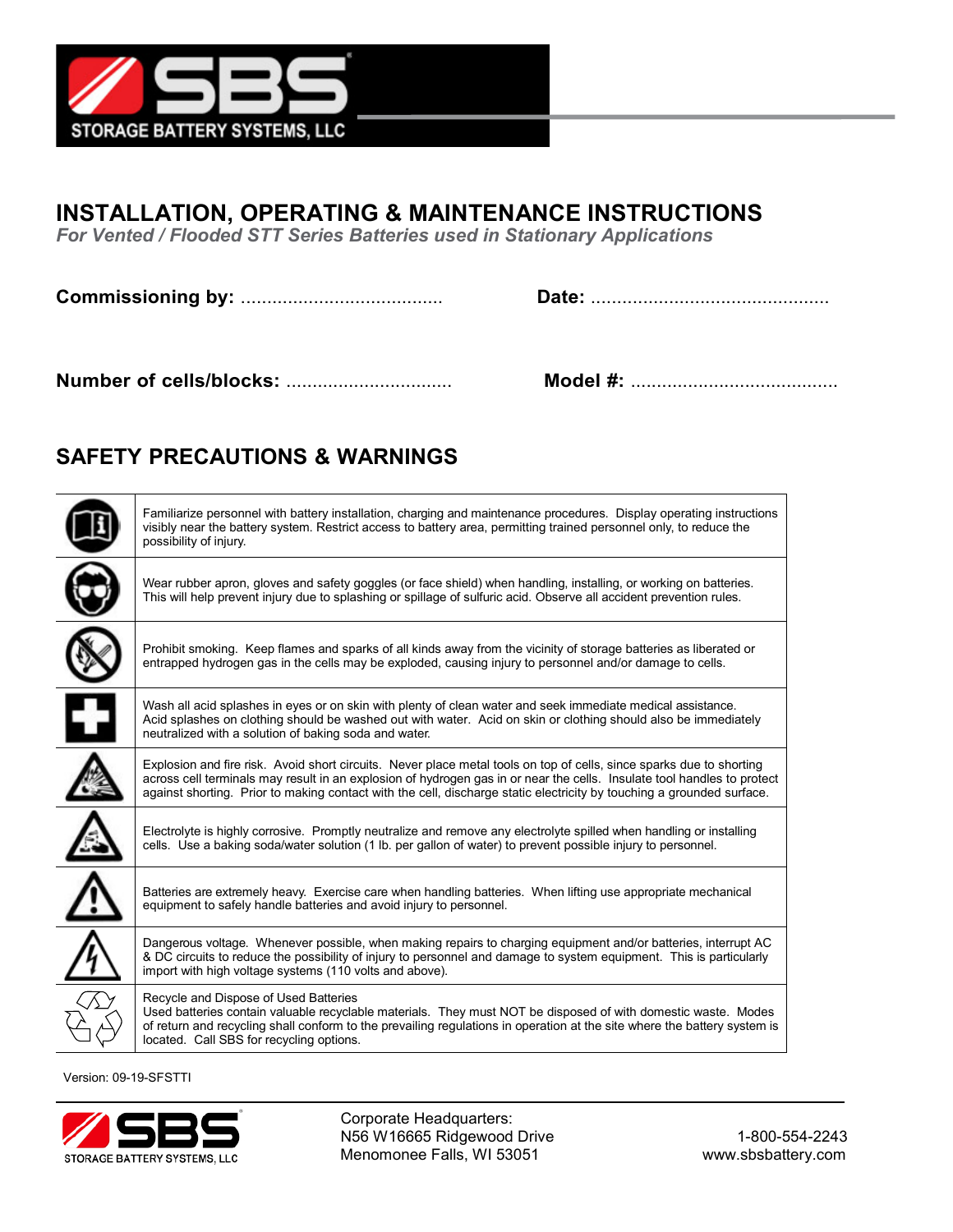### **TABLE OF CONTENTS**

|     |                             | Page         |
|-----|-----------------------------|--------------|
| 1.0 | Delivery and Storage        | $\mathbf{1}$ |
| 2.0 | Installation                | $1 - 3$      |
| 3.0 | Charging                    | $4 - 5$      |
| 4.0 | Temperature                 | 5            |
| 5.0 | Electrolyte                 | 5            |
| 6.0 | Discharging                 | 6            |
| 7.0 | <b>Special Applications</b> | 6            |
| 8.0 | Maintenance & Testing       | $6 - 8$      |
|     | References                  | 9            |
|     | <b>Battery Log Book</b>     | 10           |
|     |                             |              |

## **Warranty Note**

Any of the following actions will invalidate the warranty:

- 
- 
- 
- Non-adherence to the Installation, Operating and Maintenance Instructions<br>• Repairs carried out with non-approved spare parts or by non-approved personnel<br>• Unauthorized interference with the battery<br>• Mixing different t
- 
- 

Any and all problems or abnormalities must be reported to SBS within 30 days of detection. This includes voltage and or internal resistance readings that are outside the limits in this manual and are not improving when corrective action is applied. Failure to report ANY problems in a timely manner often leads to permanent damage to the battery and the warranty will be void.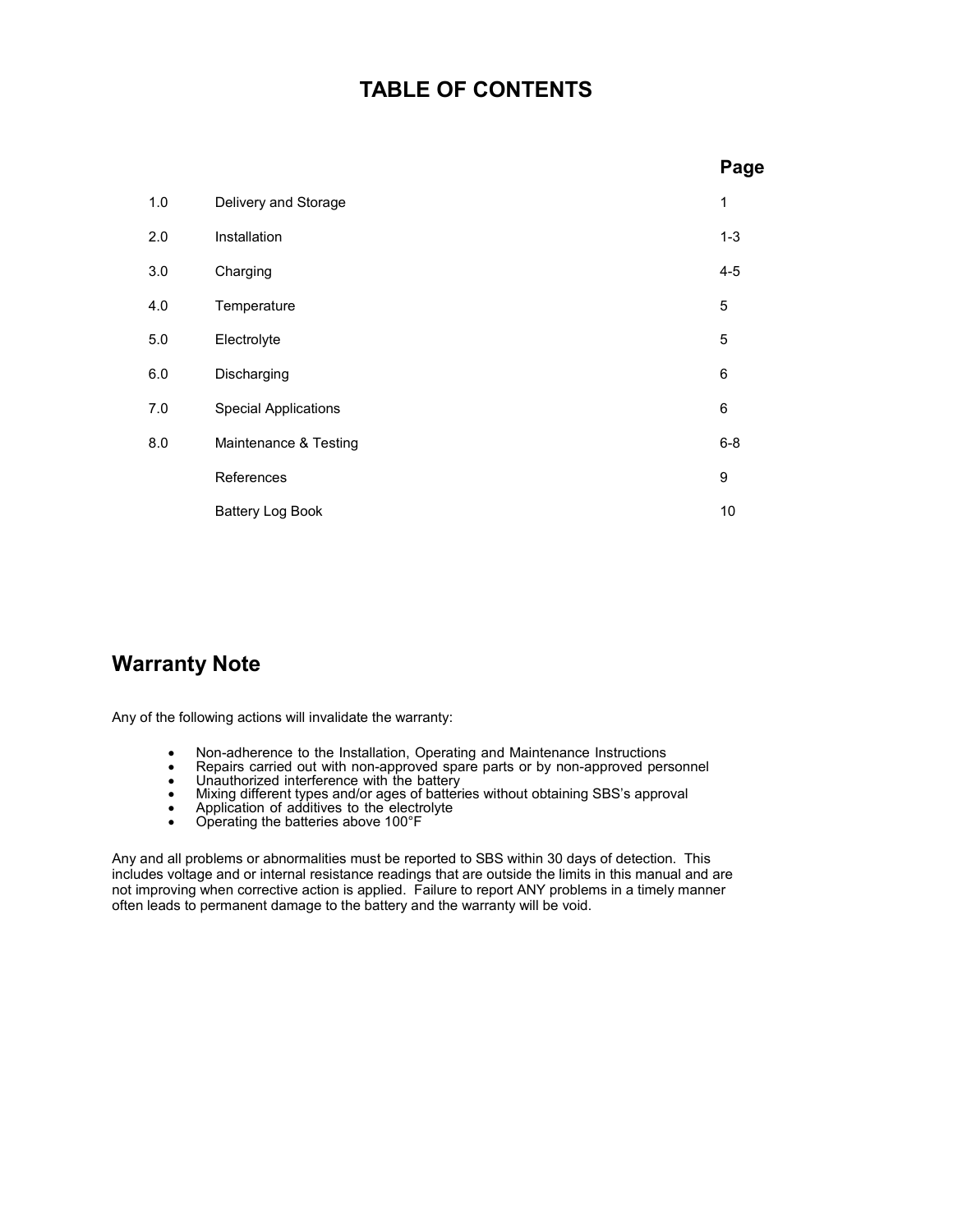## **1.0 DELIVERY AND STORAGE**

#### **Delivery**

Unpack the shipment as soon as it is delivered.

Verify that all of the equipment has been delivered and is in good condition. Check quantities against packing slip and accessories list. If there is any damaged or missing product, immediately notify the trucking company as well as SBS.

If necessary, clean all parts before assembling.

#### **Storage**

Fully charged 2V cells have an open circuit voltage of 2.08V +/-.01V; 6V blocks average 6.24V +/- .04V; 12V blocks average 12.48V +/-.06V at 68°F.

Store the batteries in a dry, clean and preferably cool and frost-free location. Do not expose the cells to direct sunlight. When the batteries are supplied wet and fully charged, storage time is limited. The self discharge of a fully charged STT battery is around 2% per month at 77°F. In order to easily charge the batteries after prolonged storage, it is advised not to store batteries for more than:

- 6 months at 50°F
- 3 months at 68°F
- 2 months at 86°F

An equalizing (refreshing) charge shall be carried out according to charging section 3.0 after this time or if the average open cell voltage drops below 2.04 volts per cell. Alternatively cells can be float charged during storage.

If the batteries are supplied dry charged, the storage time shall not exceed 2 years. For filling, contact sales office for special instructions to fill and commission dry charged batteries.

*►***Note:** Failure to observe these conditions may result in reduced capacity and service life as well as voiding the battery warranty.

#### **Storage of a Battery After Use**

Never store a discharged battery. Ensure it is completely charged before storage. Storage times shown above (before use) also apply after use.

## **2.0 INSTALLATION**

The electrical protective measures, accommodation and ventilation of the battery installation must be in accordance with the applicable rules and regulations. This includes layout, safety equipment and warning signs required.

#### **Ventilation**

Lead-acid batteries produce hydrogen and oxygen during operation. This is especially true during charging and discharging. These gases result from electrolysis of the water portion of the electrolyte by the charging current. Natural or artificial ventilation should be provided in the battery room, or area, to prevent hydrogen from exceeding a 1% concentration. Concentrations above 4% can result in an explosive mixture, which could be ignited by sparks from adjacent electrical equipment as well as sparks or open flame introduced by personnel. All air moved by ventilation should be exhausted into the outside atmosphere and should not be allowed to re-circulate into other confined areas. Ventilation requirements vary. Contact your local authority for requirements. Use of a hydrogen detector is recommened.

#### **Location**

A battery system should be installed in a clean, cool and dry location. Avoid placing the battery in a warm area or in direct sunlight. Heaters, radiators and steam pipes can cause serious electrolyte temperature variation among cells within a battery system. The layout and contents of a battery room must comply with all local standards and allow easy access to the batteries.

#### **Handling**

Vented lead-acid batteries are normally supplied in a fully charged state and must be unpacked carefully to avoid short circuit between terminals of opposite polarity. The cells are heavy and must be lifted with appropriate equipment. Avoid lifting batteries by the terminal posts. Batteries should be lifted from bottom of jars or with available lifting straps. At all times exercise caution when handling batteries to prevent damage of the plastic containers and covers. The battery containers and covers are delicate and scratches can lead to weakening of the cases. Contact SBS if you are interested in purchasing lifting straps or handling equipment.

#### **Tools**

Use tools with insulated handles. Do not place or drop metal objects onto the battery. Remove rings, wristwatch, and metal articles of clothing which may come into contact with the battery terminals.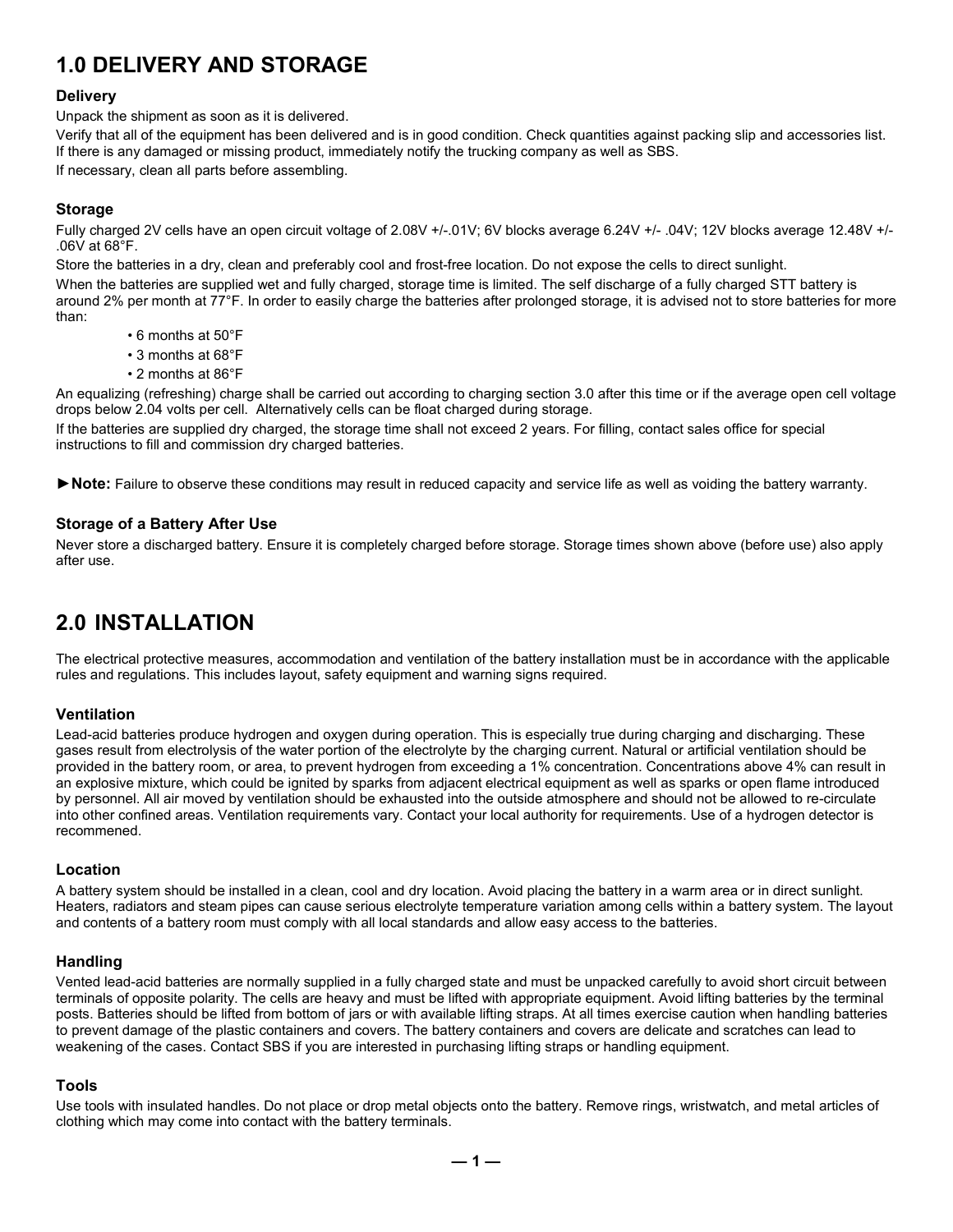#### **Removal**

Before removing old batteries, ensure that all electric loads are switched off (breakers, fuses and switches). This must be carried out by a qualified professional. Batteries must be packaged, shipped and recycled per regulations.

#### **Rack and Spill Containment Installation**

Choose location to install rack and ensure that the area is clean and level. Make sure the rack rails supplied are insulated.

Assemble rack frame according to instructions supplied. If instructions are missing, contact rack supplier

Adjust rack rail spacing to proper width for the cells that are to be installed on the rack.

Set rack frame in final resting place. If mounting to the floor, mark and then drill anchor holes. Install contractor-supplied anchor bolts and tighten.



If an SBS **spill containment system** is supplied the rack will be installed inside the polypropylene spill pans. Polypropylene is acid resistant, extremely strong and can support up to 15,000 lbs. per square inch without degradation of the material. SBS supplies different size spill pans that are butted together in different combinations to form different spill containment system lengths and widths. Flexible connectors are supplied to 'connect' the pans together.

If the rack and spill containment is to be anchored to the floor you will follow the previous rack installation instructions; however, you must also assemble and place the spill containment system under the rack before marking the anchor holes. After the anchor holes are marked, drill through the pans and then drill into the floor. Insert anchor bolts and tighten.

Where needed, caulk hole/bolt with silicon to provide a 100% leak proof spill containment system.

After rack and spill containment system are installed, ensure all bolts are tight and properly torqued.

Optional acid absorbing/neutralizing pillows can be placed in the spill pans after the battery installation is complete.

#### **Installation of Cells/Batteries**

Begin installing the batteries on the lower step or tier for stability and safety reasons. Talcum Powder may be used on the platform surface or rails to ease movement. **DO NOT USE** any other type of lubricant such as Grease or Oil as they may contain mineral spirits which can cause crazing and cracking of the plastic jar material.

Make sure to arrange batteries plumb and level with the correct polarity – see series vs. parallel connection for explanation. Carefully follow the polarity sequence to avoid short circuiting cell groups.

**Series Connection** – batteries are usually installed in series.

Place the batteries on the rack making sure that the positive terminal of one battery is connected to the negative terminal of the next battery and continue in the same fashion. Make sure batteries are aligned properly.





**Parallel Connection –** Batteries may be connected in parallel to give higher current capability. In the case of parallel connected strings, use only batteries of the same capacity, design, and age, with a maximum of four parallel strings. The resistance of the cables in each string must be the same, e.g. same cross section, same length.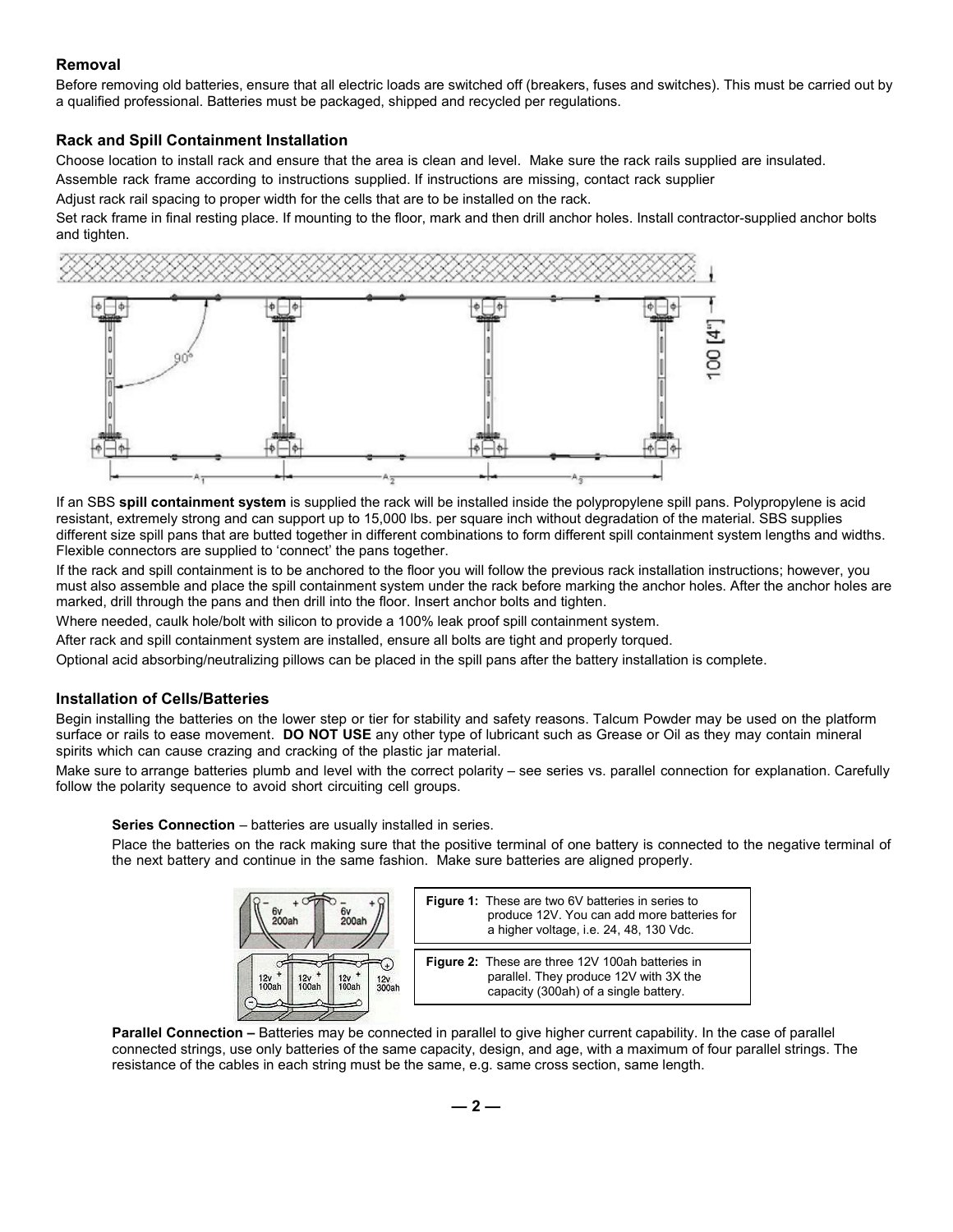2volt STT should be aligned per the following arrangements or as the intercell connectors dictate.

The STT2V100 - 2V600 cells are placed on the rack with alternating polarities facing forward for proper inter-cell connection alignment. The STT2V800 - 2V4000 cells are placed on the rack with all of the positive posts pointing to the same side.

Recommended spacing between the cells is noted in Table 1 below, however in non-high rate applications spacing is not required.



#### **Table 1 – Recommended Spacing**

| <b>Battery Type</b>          | <b>Recommended Spacing</b> |
|------------------------------|----------------------------|
| STT Series (2, 6 or 12 Volt) | $1/4$ to $1/2$ inch        |

Check that all contact surfaces are clean and corrosion free. If required, clean with brass wire brush.

Apply a thin coat (use sparingly) of No-Ox grease to terminals, on bolt threads, and other exposed metal surfaces. Be careful to avoid contact with the cover and container. **Grease can damage the plastic material. It may contain mineral spirits which can cause crazing and cracking of the plastic jar material.**

Tighten the terminal screws with an insulated torque wrench in accordance with Table 2 below.

Fit inter-step, row, or tier connector (jumper) cables – observe the same torque values noted in Table 2.

A loose connection can make adjusting the charger difficult, create erratic performance, and lead to possible damage to the battery and/or even personal injury.

After all bolts are properly torqued, fit any insulating covers/boots supplied for protection against inadvertent contact. Remove transport plugs and replace with the permanent flip-top flame arrestor vent caps supplied.

Number the cells for maintenance purposes, starting from the positive end terminal to the negative end terminal.

#### **Table 2 – Torque Loadings for Terminal Screws**

|                     | Terminal    |                    | Maximum Torque ± 5% |            |
|---------------------|-------------|--------------------|---------------------|------------|
| <b>Battery Type</b> | <b>Bolt</b> | <b>Inch Pounds</b> | <b>Foot Pounds</b>  | <b>Nm</b>  |
| STT 6 & 12 Volt     | M8/10       | 132                |                     | 15         |
| STT 2 Volt*         | M10         | 180* - 221         | $15*$ 18            | $20* - 25$ |

**\*Recommened for STT2V100-150 batteries**

#### **Charger Connection**

Before charger is connected, make sure the cells are clean and double check all connections for correct torque (Table 2) and polarity. Ensure all battery to battery, battery to terminal connections, as well as inter-level and load connections have appropriate internal resistance values.

Measure the total voltage of the battery string at the end battery terminals. The voltage should be equal to the number of cells (batteries) times the voltage of one of the cells (batteries).

**Example:** 60 cells times a standard open circuit voltage of 2.08V = 124.8Vdc.

Finally, with the charger switched off, the battery fuse removed, and the load disconnected, connect the battery to the DC power supply. Ensure that the polarity is correct – positive terminal of the battery to the positive terminal of the charger.

Switch on the charger (per charger instructions) and adjust the float and equalize voltages as needed. Charge according to charging instructions 3.0.

**►Note:** After the Initial Charge, record all of the data specified under the Required Periodic Inspection and Maintenance Activities Annual Battery System Checks (including monthly and quarterly data), and save the data. Documentation of maintenance activies will be required in case of warranty claim or problems with the battery system.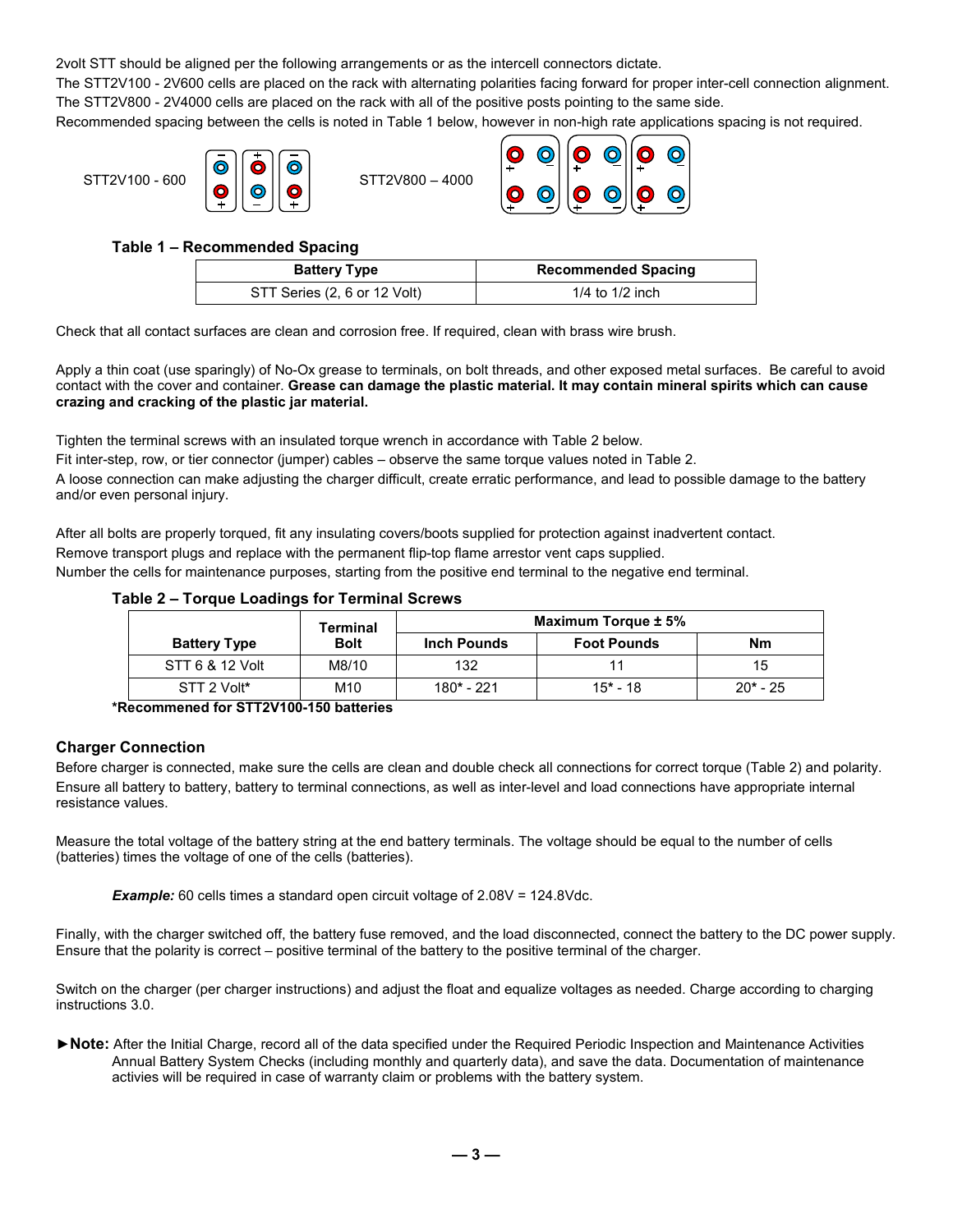## **3.0 CHARGING**

#### **Charging Current**

Limitation of the charging current is not required under floating condition. During the initial or an equalizing charge, the current should be limited to 30% of the Ah rating of the battery.

*Example:* STT2V100 = 110Ah, maximum charge current should be .30 x 110 = 33Amps.

After reaching the gassing voltage of 2.40Vpc, a current limit of 2.5-5amps per 100Ah is recommened.

#### **Ripple Current**

In the standby operation mode, the effective value of the AC ripple current must not exceed 5A per 100Ah  $@$  8Hr. Otherwise, reduced operational life as well as increased maintenance (watering) should be expected. Charging current should be filtered so that the battery system will have maximum life and minimum maintenance during its life. You should never operate an unfiltered charger without a known good battery connected to the DC bus.

#### **Initial Charge (Commissioning Charge)**

Before initial charge, all batteries must be inspected for physical/mechanical damage.

The electrolyte levels should be topped off with distilled water AFTER the initial charge unless the electrolyte level before the initial charge is within  $\frac{1}{2}$ " of the tops of the plates.

Charge at a voltage of 2.40Vpc for 24-72 hours. The fully-charged condition has been achieved when, for a period of two hours, the cell voltages do not continue to increase and the charging current does not continue to decrease.

A fully charged STT cell will have a temperature-corrected specific gravity of 1.240 (tolerance: +/- 0.01) assuming the electrolyte levels are at the 'max' line — see Table 3.

Upon completion of the initial charge place the batteries on float charge.

Batteries are shipped from SBS at approximately 90-100% capacity and will attain 100% capacity after 1-6 months on float charge.

#### **Record Initial Reference Values**

After the initial charging of the battery, measure all of the cell internal resistance values and voltages using a battery internal resistance tester. Ensure all battery to battery, battery to terminal connections, as well as inter-tier and load connections have appropriate resistances. Record all of these initial values for comparison over the life of the battery system. In addition, the following data should be documented for initial charging records:

- Date and time of the completion of the Initial Charge on the battery system
- Float Voltage of the DC output of the charger as measured on the main (+) and (-) terminals of the battery.
- Float Current of the DC output of the charger measured on the cable(s) to the positive post of the battery.
- Float AC ripple voltage and current as measured on the main  $(+)$  and  $(-)$  terminals of the battery.
- Battery temperature (at negative post) and ambient temperature.

#### **Float Charge**

#### **Batteries must be maintained on float charge and should be fully recharged within 24 hours of any discharge.**

The recommended float charge voltage is 2.23Vpc at 77˚F. Floating the batteries above 2.23Vpc may lead to overcharging; additional watering be required as well as a shorter service life. Floating the batteries under 2.23Vpc without a regular equalize charge may lead to reduced capacity, sulfation build-up and premature failure. For these reasons, we recommend 2.23Vpc @ 77°F, whenever possible.

The system float voltage should equal: (# of cells in system) x 2.23Vpc = System Float Voltage.

Float voltage should not vary by more than +/-1%. Should the float voltage of any cell vary by +/-0.02Vpc apply an equalize charge and contact your sales office should this not correct the problem.

#### **Float Charge Adjustment**

The float charge voltage will need to be adjusted if the average operating temperature is above 86°F or below 50°F.

SBS does sell chargers that automatically compensate the float voltage with an increase or decrease in temperature; however, if you do not have temperature compensation on your charger you will have to make the following adjustments to assure you are not over or under charging the system: If the average battery temperature exceeds 86°F, the float charge voltage shall be reduced by (AT - 86) x .003Vpc (but not less than 2.18Vpc).If the average battery temperature is lower than 50°F, the float voltage shall be increased by (50 - AT) x .003Vpc.  $AT$ =the average operating temperature. AT=the average operating temperature.

*Example:* AT= 92°F: (92-86) x .003 = reduce Vpc by .018. A 60 cell system with a standard float voltage of 133.8Vdc (2.23Vpc) should be floated at 132.72Vdc if the operating temperature is 92˚F.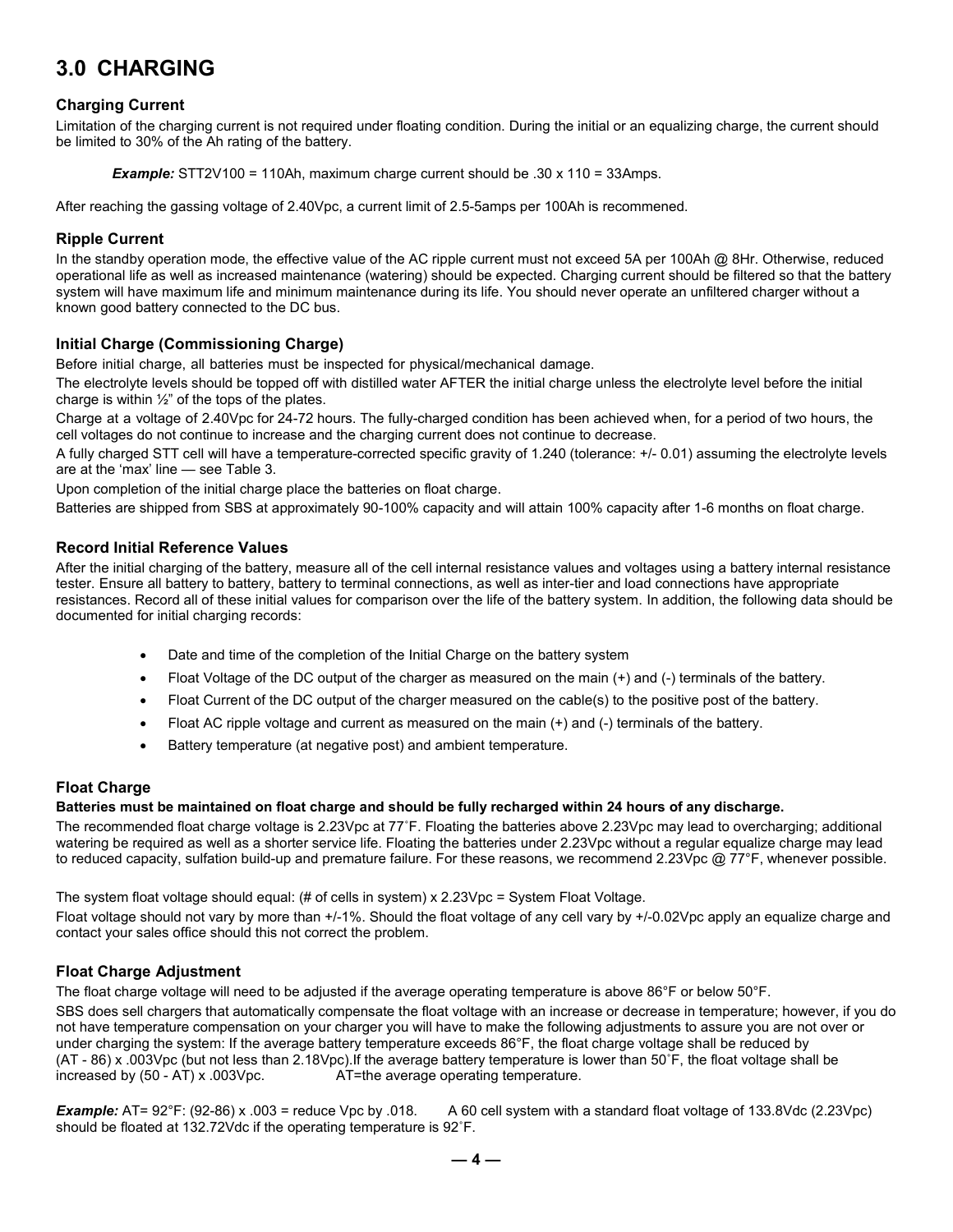#### **Equalizing Charge (AKA Refreshing Charge or Boost Charge)**

- ► Note: Because the permissible system voltage level may be exceeded when equalize charging at increased voltages, suitable measures should be taken to protect the load circuits (e.g. charging off-line).
- **►Note:** Lead-selenium batteries do not necessarily require a periodic equalize charge for the system to deliver 100% capacity. A quarterly 24-72 hour equalize charge on the system will help ensure that the voltage and specific gravity readings of the batteries stay within tolerances without a significant effect on watering intervals.
- **►Note:** Leaving batteries on equalization charge for long periods of time may result in: voided warranty, seriously overcharging the battery causing loss of electrolyte (dry out) and shortened system life.

#### **When should an equalize charge be applied?**

- Quarterly not necessary but this will help keep cell voltages in line and will assure 100% capacity
- When individual cells fall below 2.21Vpc or when block voltage falls below 13.26Vdc for 12V blocks or 6.63Vdc for 6V blocks
- When electrolyte levels have been adjusted water added
- When the majority of S.G. readings (corrected to 77°F) are under 1.235 S.G.
- After a deep discharge, or after an inadequate recharging, an equalizing charge can help recharge the system quicker

Charge at a voltage of 2.33-2.40Vpc for 24-72 hours. Current should be limited to 30% of the amp hour rating of the battery. The actual time needed to equalize depends on the initial state of charge of the battery system and the voltage and current applied. To ensure the cells are not overcharged, electrolyte S.G. should be checked on 3-4 pilot cells during the equalize charge. The fully charged condition has been achieved when, for a period of two hours, the cell voltages or SG readings do not continue to increase and the charging current does not continue to decrease.

If the maximum temperature of 113°F is exceeded, charging must be terminated or continued at a reduced current or temporarily switched to float charging.

Upon completion of the equalize charge place the batteries back on float charge.

#### *If there are still voltage and/or specific gravity discrepancies after an equalize charge is carried out contact SBS.*

#### **Recharge**

After a discharge, the battery can be recharged at the operating voltage (float voltage) or to reduce the charging time the recharging can be carried out per the equalizing charge instructions. The recharging times vary depending on the charging procedure and on the charging current available. Recharge 1.2 times the discharged capacity.

## **4.0 TEMPERATURE**

Higher temperatures reduce the operational life. Lower temperatures reduce the available capacity.

The permissible operating temperature range is 5°F to 130°F, The recommended operating temperature range is 68°F to 77°F. This will maximize life and minimize maintenance. All technical data relates to a rated temperature of 77°F( 25°C).

If the battery operating temperature is different from 77°F, a correcting factor is to be applied to capacity value taking into account discharge time. **(Reference IEEE-450-2010)**

## **5.0 ELECTROLYTE**

Electrolyte is a diluted sulfuric acid. The nominal S.G. of the electrolyte at 77°F is 1.240. The maximum deviation is +/-.01g/cm3. Higher temperatures will decrease electrolyte density, while lower temperatures increase electrolyte density. The correction factor is .001 for each 3°F. For each 3°F over 77°F, add .001 to the S.G. reading. For each 3°F below 77°F, subtract .001 from the S.G. reading.

| Table 3 – Approximate Electrolyte Values According to Electrolyte Level |  |  |  |  |  |
|-------------------------------------------------------------------------|--|--|--|--|--|
|-------------------------------------------------------------------------|--|--|--|--|--|

| Type              | <b>Approximate SG Values</b><br>'Min' line<br>Middle<br>.26<br>.25 |  |            |
|-------------------|--------------------------------------------------------------------|--|------------|
|                   |                                                                    |  | 'Max' line |
| <b>STT Series</b> |                                                                    |  | -24        |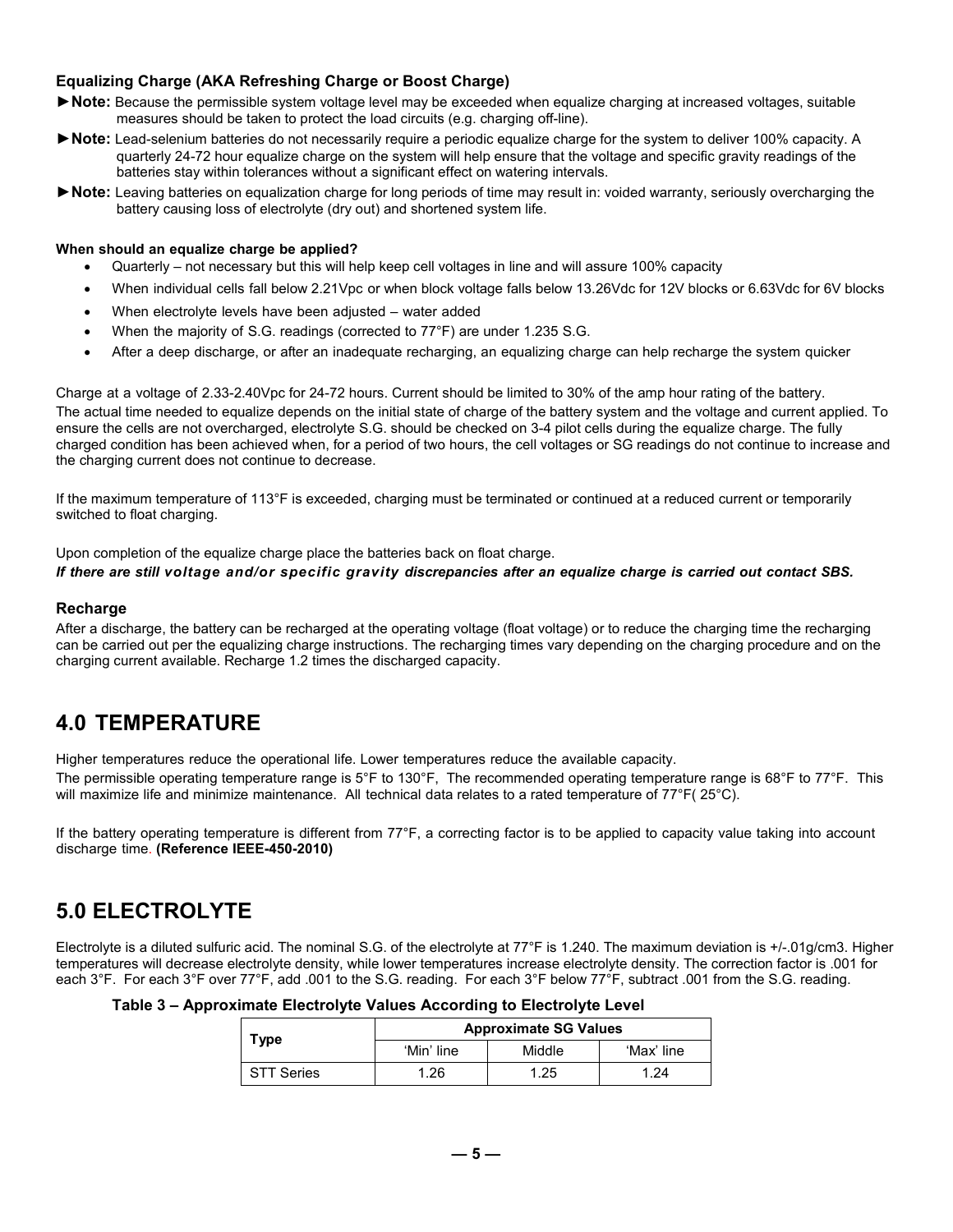## **6.0 DISCHARGING – End of Discharge Voltage Limits**

The battery must not be discharged more than the capacity specified in the performance data tables. Deeper discharges may damage the battery and shorten its operational life. A low voltage disconnect is recommended to prevent deep discharge. As a general rule, the end of discharge voltage shall be limited to the values listed below:

#### **Table 4 – Discharge Voltage**

| <b>Discharge Time</b>                  | <b>End Voltage</b> |
|----------------------------------------|--------------------|
| $5 \text{ min.} < t < 59 \text{ min.}$ | 1.70Vpc            |
| 1 hr. $<$ t $<$ 8 hrs.                 | 1.75Vpc            |
| 8 hr. $<$ t $<$ 24+ hrs.               | 1.80Vpc            |

Individual cell voltages should ideally not fall below end voltage per cell by more than 0.2Vpc. A low voltage disconnect is recommended to prevent deep discharge.

#### **Discharged Cells**

Batteries must not be left in a discharged condition. They must be immediately returned to recharge mode. Failure to observe these conditions may result in greatly reduced service life. See section 3.0 for charging instructions.

**►Note:** Each deep discharge is abusive and could affect the life expectancy of the battery.

## **7.0 SPECIAL APPLICATIONS**

Whenever the batteries are to be used for special applications (non floating type applications) such as repeated cycling or under extreme ambient conditions, please contact your sales office. Different instructions may apply. In addition, the battery may have a shorter operational life.

## **8.0 MAINTENANCE & TESTING**

#### **Water Topping**

Under ideal operating conditions, lead-selenium flooded batteries should require watering every 1 to 3 years. Watering intervals depend on temperature, charging rates, and the number and depth of discharges.

**►Note: DO NOT ADD WATER TO A BATTERY WHICH ISN'T FULLY CHARGED.** This is especially important as the battery is being commissioned.

Top up the electrolyte level to the nominal level, but without exceeding the 'max' line. Topping over max line when combined with an equalize/boost charge can lead to electrolyte spewing from the vent caps or a broken jar to cover seal.

#### **Use ONLY de-mineralized or distilled water (purity grade: maximum conductivity 10 µS/cm).**

On float charge, the homogenization will eventually occur and an equalize charge is not necessary. If preferred after topping off the water level, an equalize charge up to 24 hours can be applied to help reduce the time for homogenization of the electrolyte density.

#### **Cleaning**

Keep containers and lids dry and free from dust. Cleaning must be undertaken with a damp cotton cloth without man-made fibers or addition of cleaning agents. Do not use feather dusters or dry cloths. This could cause static discharge which can lead to an explosion hazard

#### **Ceramic Plugs**

Wash ceramic plugs, if soiled (about every 2-5 years), in clean water and dry them thoroughly before putting them back on the battery.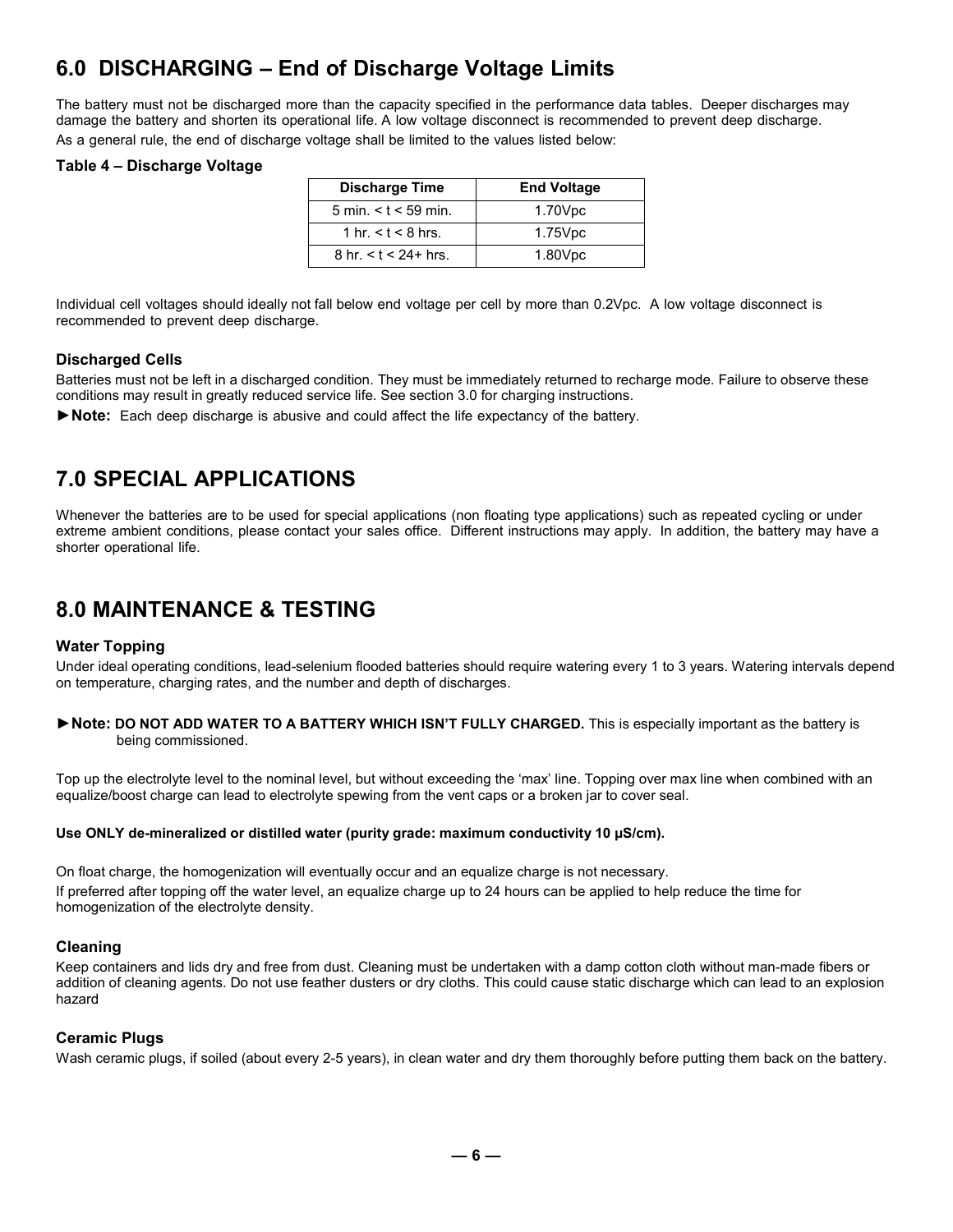#### **Capacity/Discharge Testing**

Capacity tests should be carried out in accordance with IEEE-450-2010. Discharge tests should be performed between 65°F and 90°F.

#### **Pretest requirements**

- An equalize charge should be completed. 72 hours at 2.40Vpc is recommened by SBS.
- A float charge of no less than 72 hours should follow the equalize charge up to the start of the test. All battery voltages should be within tolerances noted in charging section 3.0. If any batteries have a voltage outside of the allowable float charge range SBS should be contacted prior to the test starting.

#### **Test length**

SBS recommends discharge times of 1 to 8 hours to an end cell voltage of 1.75Vpc.

#### **Discharge Rate**

Performance data is available at [www.sbsbattery.com](http://www.sbsbattery.com/) or can be supplied by contacting SBS.

#### **Information to Record Before and During Test**

- Record the overall float voltage and current of the string just before the start of the test (with charger on).
- Record the float voltage at the battery terminals just before the start of the test (with charger on).
- Record the float voltage of each cell/block just before the start of the test (with charger on).
- Record the electrolyte temperature of 10% or more cells to establish an average temperature (every 6<sup>th</sup> cell).
- At regular time intervals during the test, measure Total Vdc, Amps DC and Individual cell voltages of all batteries / cells.
- As the test nears its end, it may be necessary to take readings more frequently to monitor cells that are approaching low voltage limits.

#### **What to do if a Cells Voltage drops below the Specified End Cell Voltage Prematurely – Per IEEE450**

- Do not interrupt test until an individual cell voltage is less than 1 volt.
- If one or more cells are less than 1 volt, however the test time is 90%+ completed, continue the test until the specified end system voltage is reached.
- If earlier in the test, an individual cell is less than 1 volt but the total end system voltage has not yet been reached, the test should be stopped and the weak cell should be disconnected from the battery string and bypassed with a jumper of adequate conductor ampacity. The new minimum terminal voltage should be determined based on the remaining cells. The test should then be continued in order to determine the capacity of the remaining cells. The time required to disconnect the cell, install the jumper, and restart the test shall not exceed 6 minutes. This "downtime" shall not be included in the test discharge period (i.e., the capacity determination shall be based on the actual test time). No more than one "downtime" period should be allowed when a battery is being tested.

#### **Temperatures effect on a Capacity/Discharge Test**

If the operating temperature of the system is above or below 77°F, a correction factor will need to be applied to either the test results\* or to the current applied to determine the true capacity of the system. **(Reference IEEE-450-2010)**

#### **\*Time Adjusted Method for Calculating System Capacity** *– Recommended by SBS*

When using this method, no correction of any type is required prior to the performance of the test. The system's capacity is calculated after the completion of the test using the published performance data at 77°F. This method is recommended for test over 1 hour.

To calculate the % capacity of your system  $C = \frac{T}{T}$  $- x 100$ Ts x Kt

- C  $= %$  capacity at  $77^{\circ}F$
- $T_a$  = the actual time (in minutes) of the test to specified end cell voltage<br> $T_s$  = the rated time (in minutes) of the test to specified end cell voltage
- $=$  the rated time (in minutes) of the test to specified end cell voltage
- $Kt =$  the time correction factor in Table 5

#### **Table 5 –Recommended Temperature-Correction Factor (Kt)**

| 0 <sub>E</sub> | 65   | 67    | 69    | 70    |       | $\overline{\phantom{a}}$<br>ັບ | 75    | --   | 79   | 80    | 81   | 83   | 85   | 87   | 89   | 90   |
|----------------|------|-------|-------|-------|-------|--------------------------------|-------|------|------|-------|------|------|------|------|------|------|
| LZ 4<br>nι     | .920 | 0.935 | 0.948 | 0.955 | 0.960 | 0.975                          | 0.985 | .000 | .007 | 1.011 | .017 | .030 | .040 | .050 | .060 | .065 |

*Example:* A STT2V200 battery is rated to deliver 38Amps for 5 hours (300 minutes) to 1.75Vdc at 77. The system was 65°F, was discharged at 38Amps and the systems end cell voltage was reached at 4 hours and 25 minutes (265 minutes).

$$
C = \frac{265}{300 \times .92} \times 100 = \text{System has 96\% Capacity}
$$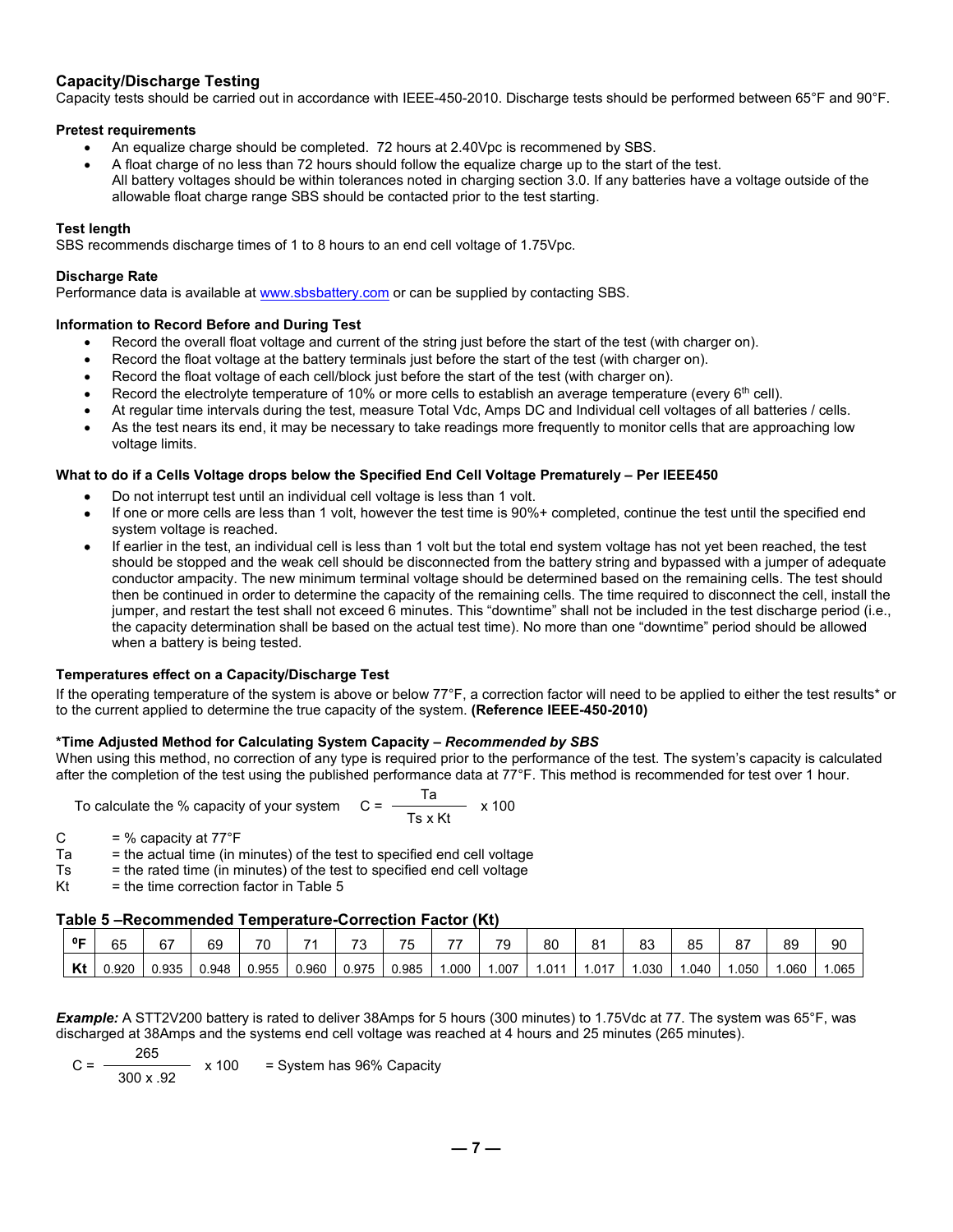## **REQUIRED PERIODIC INSPECTION AND MAINTENANCE ACTIVITIES**

Keep a logbook in which the measured values as well as power cuts, discharge tests, equalize charges, water topping up dates, storage times and general conditions can be noted. If a problem or warranty situation does come up this information is necessary in determining the course of action.

To obtain the full capacity and service life from your SBS stationary battery system, the performance of complete and timely periodic maintenance is essential. Temperature extremes, improper electrolyte levels, charging voltage and specific gravity imbalance are a few of the items which can have a negative effect on the system.

Routine inspection, charger/rectifier checks, and pilot cell checks should be performed monthly. More detailed inspection of the battery is required on a quarterly and annual schedule.

#### **GENERAL BATTERY ROOM AND EQUIPMENT INSPECTION – perform the following checks whenever in the battery room:**

- The battery room is clean, dry, and clear of debris and within a 68-77ºF temperature range.
- The battery room ventilation system is operating.
- Battery room and personal safety equipment is available and operational.
- Battery cleaning and acid neutralization supplies are available on site.

#### **MONTHLY BATTERY SYSTEM CHECKS – record in a log book the following:**

- Record the battery system float charging voltage: **Measure voltage at battery terminals.** It should equal 2.23V x number of cells. If a deviation in voltage greater than  $+/-1\%$  occurs, the charger must be adjusted or checked for proper operation.
- Record each pilot cell charging voltage: The pilot cell charging voltage should be: 2.23V +/- .02V for 2V cells, 6.69V +/-.04V for 6V blocks or 13.38V +/-.06V for 12V blocks.
- Record the pilot cell electrolyte temperatures: The normal range is between 68-77ºF, and should have a variance no greater than 5ºF between individual cells.
- Record the pilot cell specific gravities, corrected for temperature: It should read 1.240, within .005 of previous two normal readings, and within a range of .010 of the pilot cells' average specific gravity. It is important to take specific gravity readings prior to adding water to the cells.
- Electrolyte levels of all cells must be between the high and low level marks on the cells: If water is added, record this event.
- All cells have clean vent caps installed.
- Visually inspect each cell noting any changes or abnormalities. If anything odd is noticed, record it and call sales office immediately to determine proper action. Changes you should look for may be, but are not limited to the following: discoloration, cracks, corrosion, and growth inside or outside of container. Any noticeable sign may be a sign of trouble.
- All cells and racks are clean, dry and free of any leaks, spilled electrolyte and corrosion.
- Record room temperature.
- **►Note:** Individual cell charging voltage and specific gravity measurements are most accurate if 72 hours or more have elapsed since the system was discharged or equalized. Specific gravity readings taken within 6 weeks of water additions may not be accurate.

#### **QUARTERLY BATTERY SYSTEM CHECKS – record in a log book the following:**

In addition to the monthly inspection the following checks should be completed quarterly.

- Record the charging voltage of each cell or multi-cell block in the battery system.
	- Record the Internal Resistance of each cell or multi-cell block.
	- Review the general condition or change in condition of the cells, racks, cables and connectors.
	- Record temperature of electrolyte in each pilot cell.
	- Record the specific gravity of each cell in the battery-corrected for temperature.

#### **ANNUAL BATTERY SYSTEM CHECKS – record in a log book the following:**

In addition to the quarterly and monthly inspection checks, perform the following checks annually.

• Check torque of all connections (batteries and racks).

#### **CAPACITY TESTING CHECKS – record in a log book the following:**

In addition to all of the normal maintenance checks, a periodic capacity test of the battery system should be performed to verify the ability of the battery system to perform to specifications. SBS suggests conducting a capacity test (2) two years after installation and then every (5) five years. When the capacity of the system falls below 90% a capacity test should be performed annually, every (1) year.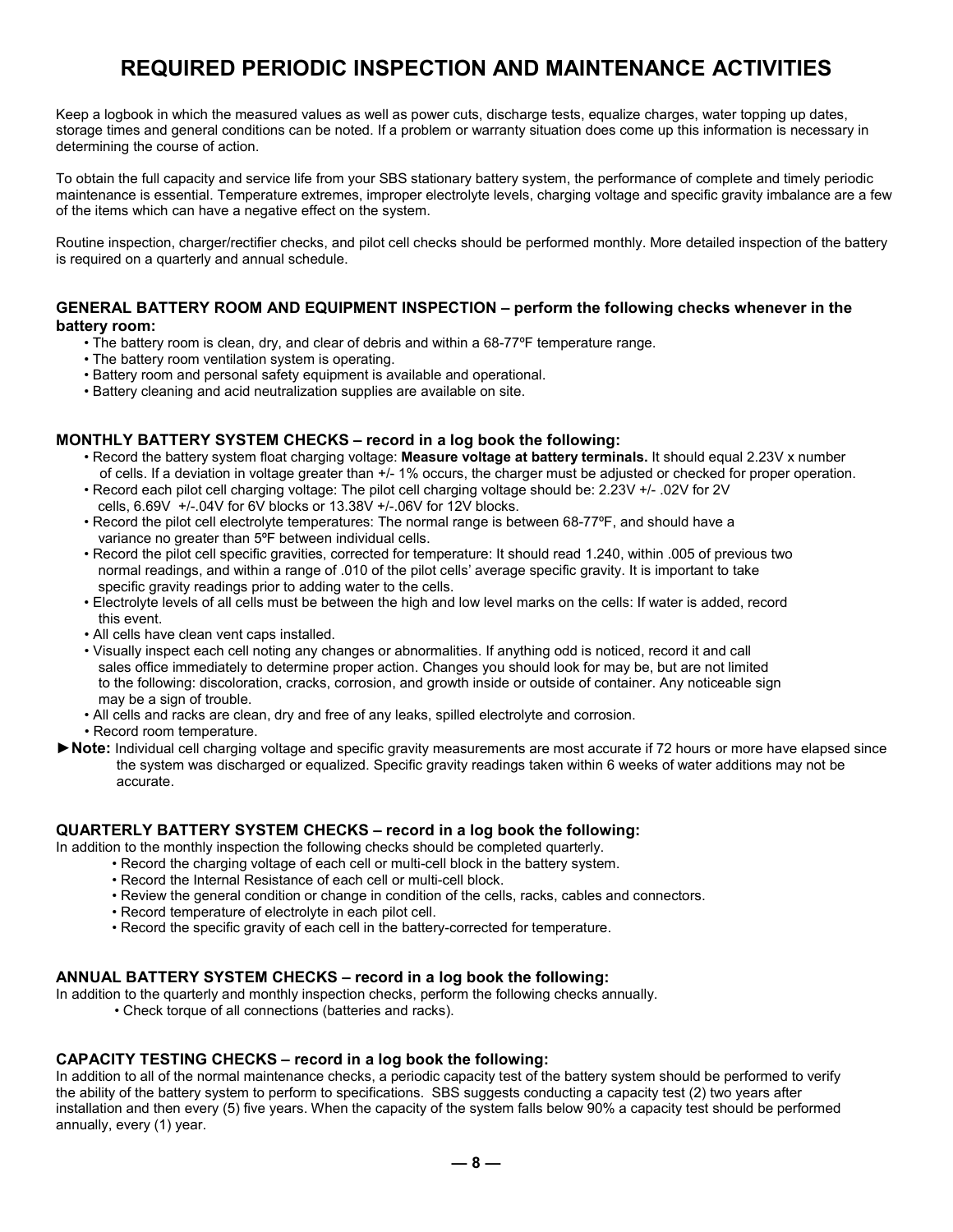#### **SUGGESTED REFERENCES**

#### **IEEE-484-2002**

Recommended Practice for Installation Design and Installation of Vented Lead Acid Batteries for Stationary Applications

#### **IEEE-450-2010**

Recommended Practice for Maintenance, Testing and Replacement of Vented Lead Acid Batteries for Stationary Applications

**IEEE-485-2010** Recommended Practise for Sizing Lead-Acid Batteries for Stationary Applications

#### **IEEE-1657-2009**

Recommended Practice for Personnel Qualifications for Installation and Maintenance of Stationary Batteries

**If you have any questions or concerns contact SBS Stationary Technical Support.** 

**E-mail: [techsupport@sbsbattery.com](mailto:techsupport@sbsbattery.com)**

**Phone: 1-800-554-2243**

# **Early detection and corrections of problems can help prevent permanent damage to your battery system!**